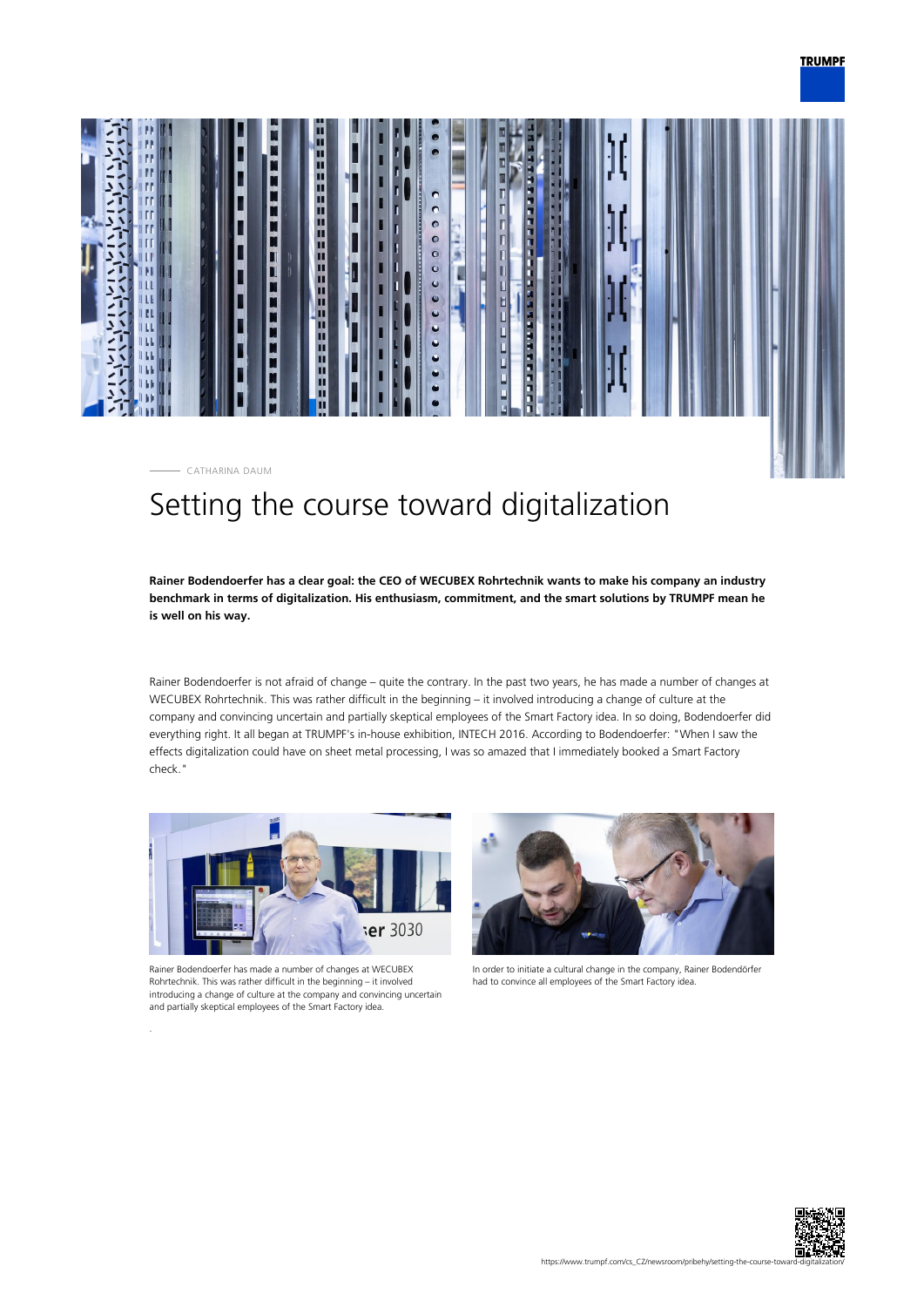



WECUBEX focuses on producing perforated, welded, and powder-coated sheet metal and tube components made of steel and stainless steel for shop fittings, the food and packaging industry, medical technology, and vehicle construction

# **High Flexibility for small lot sizes**

WECUBEX Rohrtechnik is based in Burgbernheim, Bavaria, and together with three additional sites in Germany, Austria, and the Czech Republic, is part of the WECUBEX Group. At the Burgbernheim site, the focus is on producing perforated, welded, and powder-coated sheet metal and tube components made of steel and stainless steel for shop fittings, the food and packaging industry, medical technology, and vehicle construction. The big challenge here is the small lot sizes, which require utmost flexibility during production.

## **Adrenalin through analysis**

In the first step to the new start, the TRUMPF networked production consultants determined the current status at WECUBEX. The analysis focused on indirect processes from customer requests to order processing – including programming – all the way to logistics and invoicing. "The results of this analysis were so exciting that we scrutinized our production processes right the next day," says Bodendoerfer. The consultants inspected the typical workflow based on a mass produced product. Using value stream mapping, the information and material flow, as well as the time lapse between the individual work steps, were determined.

## **Have a conversation!**

Together with his six-member Smart Factory core team and TRUMPF, Bodendoerfer first set about optimizing his shop floor management. He explains: "We now communicate across all levels. Regular cross-departmental exchange between workers, team leaders, heads of production, the sales department, all the way to management, ensures that we can identify and quickly rectify issues together.

That being said, it is not just people that are part of the conversation at WECUBEX. The consultants recommended that a total of ten machines which are important for production at WECUBEX be connected, as the basis for shop floor management. These included machines from TRUMPF as well as other vendors. The networked machines now deliver key figures such as capacity utilization, machine statuses, and reasons for disruptions to a cell phone, in real time. Bodendoerfer: "Capturing machine data is an important foundation of our shop floor management. Both of these together have brought us an increase in productivity of approximately 10 percent in 2017."





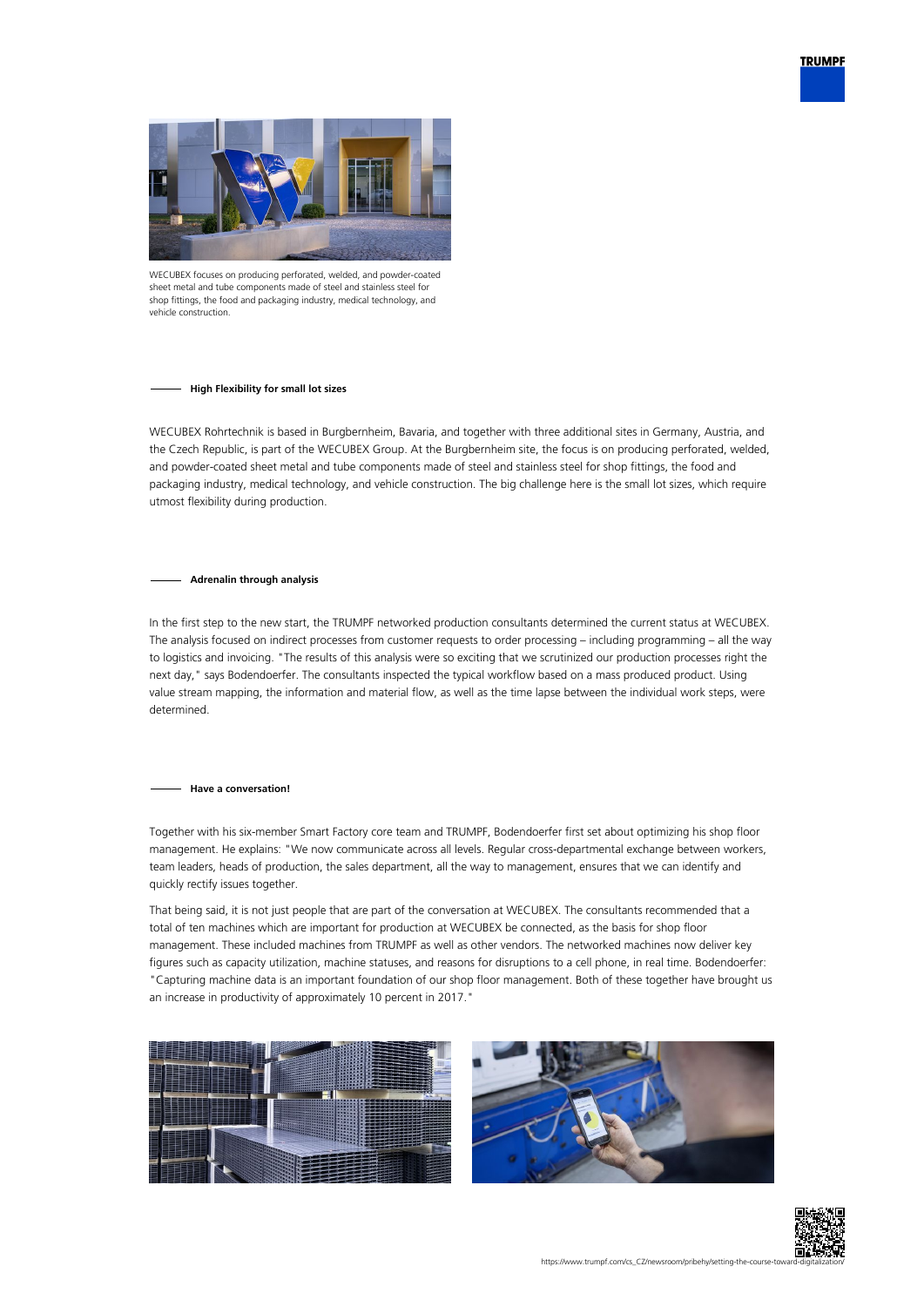

Rainer Bodendoerfer: "It was clear to us that we needed to be better in the future. Our throughput times and delivery reliability were the main areas which we wanted to tackle with consistent implementation of Smart Factory solutions.

A total of ten machines by WECUBEX are connected as the basis for shop floor management



Capturing machine data is an important foundation of WECUBEX' shop floor management. Both of these together have brought the company an increase in productivity of approximately 10 percent in 2017.

#### **Pull instead of push**

An additional large and important update was the fundamental transformation of the production strategy at WECUBEX – the change from push production to pull production. In the traditional push principle, production and material flow are controlled by a central unit. This ensures that materials, parts, and products are "pushed" through the production chain as part of a pre-set plan. This works as long as there are no disruptions at any point in the chain, for example as a result of a capacity bottleneck at a processing station. Bodendoerfer: "Up until now we were focusing on machine utilization rate. This meant that often the laser flatbed machines were cutting faster than the employees working at the bending machines could bend. The result was large numbers of half-finished and finished parts, as well as a high throughput time." Jams of this type are eliminated in pull production. Orders are produced in a just-in-time manner. This way, the processing stations downstream only demand the amount of material from upstream stations (via a decentralized control unit) that the order actually requires. Materials, parts, and products are "pulled" through the production chain. Bodendoerfer: "The parts are now flowing noticeably faster through the production process – throughput time has been reduced by 43 percent."

#### **Get lean – cut setup time in half**

In addition to traditional lean manufacturing measures such as process-optimized machine arrangement, reduced setup times also made these improvements possible. "Smaller lot sizes mean a higher setup time," explains Bodendoerfer. "But this can be clearly reduced by keeping a couple of things in mind." Workers and team leaders learned about these approaches at a 2 day setup workshop. The current setup process was analyzed and optimized in the context of lean manufacturing management. The employees who underwent this training were able to reduce setup time for the most important production systems by 50 percent.

## **Success is addictive**

Even previous skeptics in the company have now come around to the concept of a Smart Factory – this is important because Rainer Bodendoerfer has plans to continue. Once a month he and his core team revise the plan of measures (which includes approximately 100 points) and determine the next steps together. In order to accommodate small lot sizes with even more flexibility in the future, Rainer Bodendoerfer has decided on a planning system recommended by TRUMPF. This further reduces throughput times and stock numbers, thereby increasing delivery reliability. According to Bodendoerfer: "The recently implemented measures allowed us to improve our delivery reliability by 18 percent compared to the end of 2016. There must be more where that came from."

Rainer Bodendoerfer and his team are undertaking a great deal to bring WECUBEX closer to its goal of being an industry benchmark. He is being supported by the WECUBEX Group. "I keep my colleagues from the other three sites updated on everything that is happening. We at Burgbernheim are the forerunners and make the benefits of a Smart Factory tangible. I